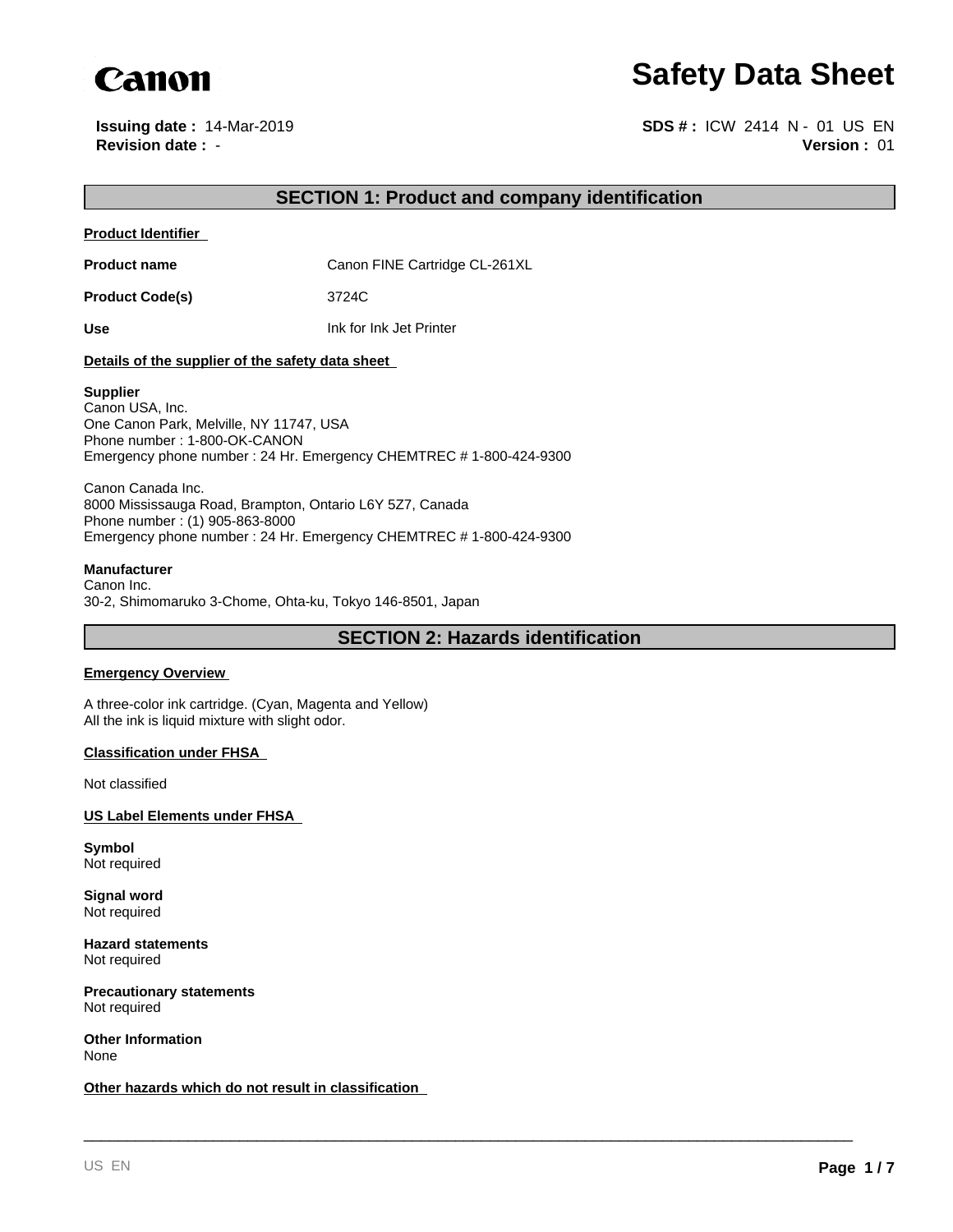None

# **SECTION 3: Composition/information on ingredients**

\_\_\_\_\_\_\_\_\_\_\_\_\_\_\_\_\_\_\_\_\_\_\_\_\_\_\_\_\_\_\_\_\_\_\_\_\_\_\_\_\_\_\_\_\_\_\_\_\_\_\_\_\_\_\_\_\_\_\_\_\_\_\_\_\_\_\_\_\_\_\_\_\_\_\_\_\_\_\_\_\_\_\_\_\_\_\_\_\_

| <b>Chemical name</b> | <b>CAS-No</b> | Weight %  |
|----------------------|---------------|-----------|
| Glycol               | CBI           | $5 - 10$  |
| Copper compound      | CBI           | $5 - 10$  |
| Glycerin             | $56 - 81 - 5$ | $-10$     |
| Glycol               | CBI           | $-10$     |
| Water                | 7732-18-5     | $60 - 80$ |

## **SECTION 4: First aid measures**

## **Description of first aid measures**

| <b>Inhalation</b>                                                          | Move to fresh air. Get medical attention immediately if symptoms occur.                                                                 |
|----------------------------------------------------------------------------|-----------------------------------------------------------------------------------------------------------------------------------------|
| Ingestion                                                                  | Rinse mouth. Drink 1 or 2 glasses of water. Get medical attention immediately if symptoms<br>occur.                                     |
| <b>Skin Contact</b>                                                        | Wash off immediately with soap and plenty of water. Get medical attention immediately if<br>symptoms occur.                             |
| <b>Eye Contact</b>                                                         | Flush with plenty of water. Get medical attention immediately if symptoms occur.                                                        |
| Most important symptoms and effects, both acute and delayed                |                                                                                                                                         |
| <b>Inhalation</b>                                                          | None under normal use. Symptoms of overexposure are dizziness, headache, tiredness,<br>nausea, unconsciousness, cessation of breathing. |
| Ingestion                                                                  | None under normal use. Ingestion may cause gastrointestinal irritation, nausea, vomiting<br>and diarrhea.                               |
| <b>Skin Contact</b>                                                        | None under normal use.                                                                                                                  |
| <b>Eye Contact</b>                                                         | None under normal use. May cause slight irritation.                                                                                     |
| <b>Chronic Effects</b>                                                     | None under normal use.                                                                                                                  |
| Indication of any immediate medical attention and special treatment needed |                                                                                                                                         |

None

# **SECTION 5: Firefighting measures**

\_\_\_\_\_\_\_\_\_\_\_\_\_\_\_\_\_\_\_\_\_\_\_\_\_\_\_\_\_\_\_\_\_\_\_\_\_\_\_\_\_\_\_\_\_\_\_\_\_\_\_\_\_\_\_\_\_\_\_\_\_\_\_\_\_\_\_\_\_\_\_\_\_\_\_\_\_\_\_\_\_\_\_\_\_\_\_\_\_

## **Extinguishing media**

**Suitable extinguishing media** Use CO<sub>2</sub>, water, dry chemical, or foam.

#### **Unsuitable extinguishing media** None

## **Special hazards arising from the substance or mixture**

## **Special Hazard** None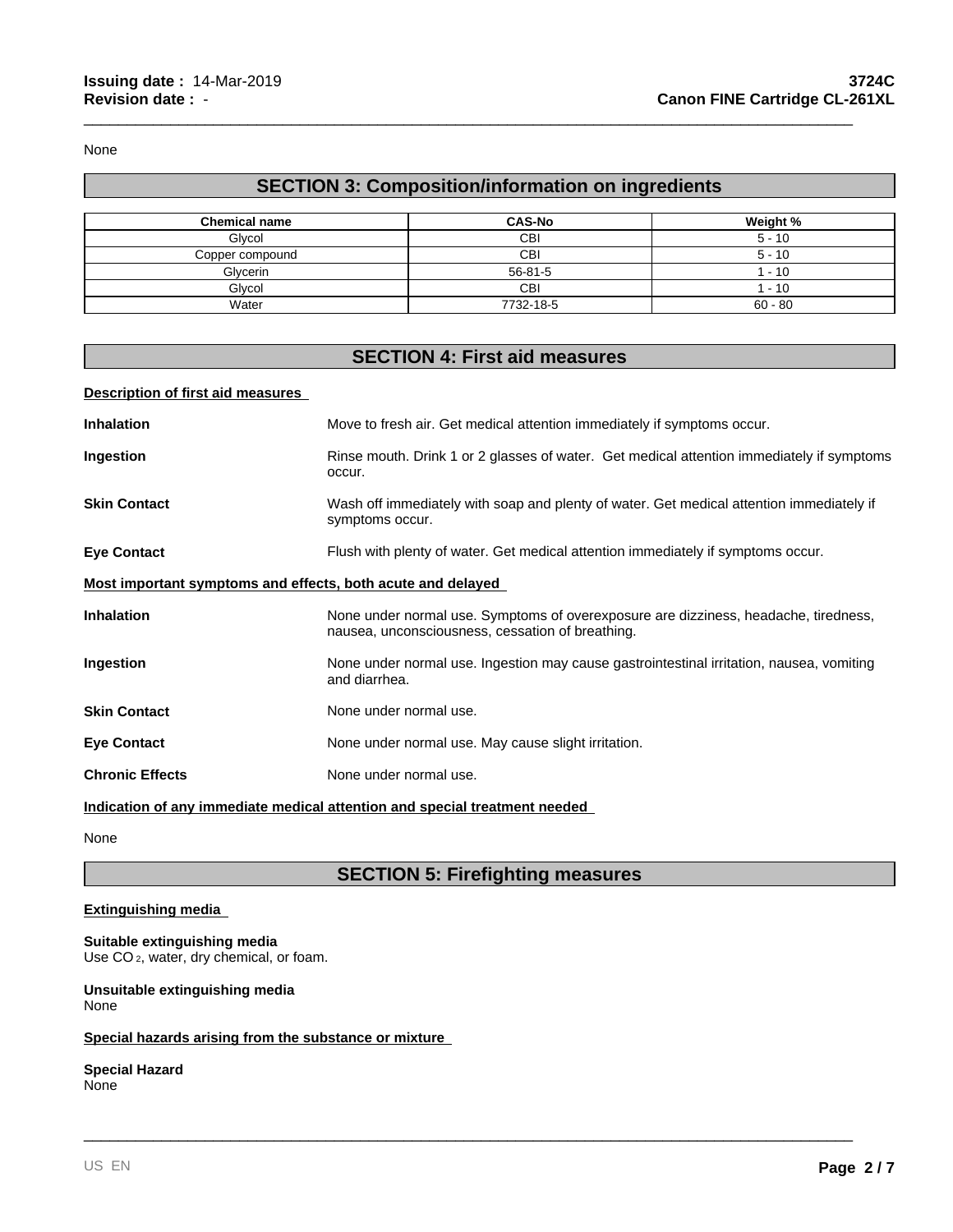## **Hazardous combustion products**

Carbon dioxide (CO 2), Carbon monoxide (CO)

## **Advice for firefighters**

## **Special protective equipment for fire-fighters**

None

## **SECTION 6: Accidental release measures**

\_\_\_\_\_\_\_\_\_\_\_\_\_\_\_\_\_\_\_\_\_\_\_\_\_\_\_\_\_\_\_\_\_\_\_\_\_\_\_\_\_\_\_\_\_\_\_\_\_\_\_\_\_\_\_\_\_\_\_\_\_\_\_\_\_\_\_\_\_\_\_\_\_\_\_\_\_\_\_\_\_\_\_\_\_\_\_\_\_

## **Personal precautions, protective equipment and emergency procedures**

Avoid contact with skin, eyes and clothing.

## **Environmental Precautions**

Keep out of waterways.

## **Methods and material for containment and cleaning up**

Wipe up with adsorbent material (e.g. cloth, fleece).

#### **Other Information**

None

## **SECTION 7: Handling and storage**

## **Precautions for safe handling**

Avoid contact with skin, eyes and clothing. Clean contaminated surface thoroughly. Use with adequate ventilation.

### **Conditions for safe storage, including any incompatibilities**

Keep in a dry, cool and well-ventilated place. Keep out of the reach of children. Keep away from direct sunlight. Keep away from heat and sources of ignition.

## **SECTION 8: Exposure controls/personal protection**

## **Exposure guidelines**

| Chemical name | <b>PEL</b><br>OSHA                                        | ACGIH TI <sup>v</sup> |
|---------------|-----------------------------------------------------------|-----------------------|
| Glycerin      | TWA.<br>, total particulate<br>15 mg/m $\degree$<br>mist, | None                  |
| $56 - 81 - 5$ | TWA.<br>respirable fraction<br>. 5 ma/m $^3$<br>mist,     |                       |

**Appropriate engineering controls** None under normal use conditions.

**Individual protection measures, such as personal protective equipment**

**Eye/face Protection** Not required under normal use. **Skin Protection** Not required under normal use. **Respiratory Protection** Not required under normal use.

## **SECTION 9: Physical and chemical properties**

#### **Information on basic physical and chemical properties**

**Appearance Cyan, Magenta, Yellow ; Liquid Odor Cyan, Magenta, Yellow ; Liquid Odor Odor** Slight odor **Odor threshold** No data available No data available

\_\_\_\_\_\_\_\_\_\_\_\_\_\_\_\_\_\_\_\_\_\_\_\_\_\_\_\_\_\_\_\_\_\_\_\_\_\_\_\_\_\_\_\_\_\_\_\_\_\_\_\_\_\_\_\_\_\_\_\_\_\_\_\_\_\_\_\_\_\_\_\_\_\_\_\_\_\_\_\_\_\_\_\_\_\_\_\_\_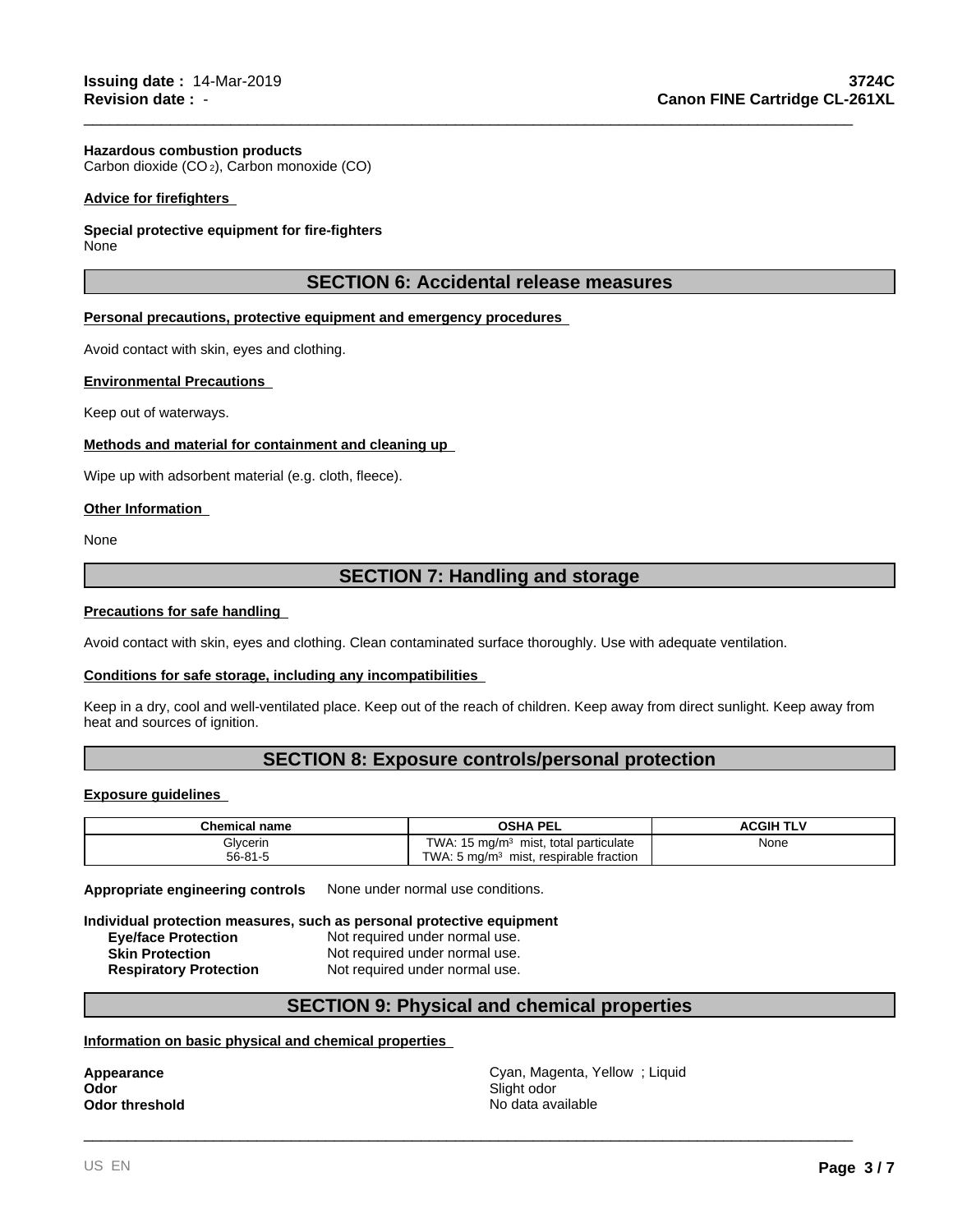**Evaporation Rate**<br> **Electronic Rate** No data available<br> **Flammability (solid, gas)**<br> **Example 2018 Flammability (solid, gas) Flammability Limits in Air Upper Flammability Limit** None; estimated **Lower Flammability Limit** None; estimated **Vapor pressure** No data available No data available **Vapor density No data available No data available Relative density** 1.0 - 1.1 **Solubility(ies)**<br> **Partition coefficient: n-octanol/water**<br> **Partition coefficient: n-octanol/water**<br> **Wo data available Partition coefficient: n-octanol/water Boiling Point/Range (°C) Viscosity (mPa s)** 1 - 5 **Melting/Freezing point (°C) Autoignition Temperature (°C) Decomposition Temperature (°C)**

## **Other Information**

No data available

**pH** 6 - 9 No data available **Flash Point (°C)** > 93.0°C (Tag. Closed Cup.); estimated No data available

None; estimated No data available

\_\_\_\_\_\_\_\_\_\_\_\_\_\_\_\_\_\_\_\_\_\_\_\_\_\_\_\_\_\_\_\_\_\_\_\_\_\_\_\_\_\_\_\_\_\_\_\_\_\_\_\_\_\_\_\_\_\_\_\_\_\_\_\_\_\_\_\_\_\_\_\_\_\_\_\_\_\_\_\_\_\_\_\_\_\_\_\_\_

## **SECTION 10: Stability and reactivity**

## **Reactivity**

None

## **Chemical stability**

**Stable** 

#### **Possibility of Hazardous Reactions**

None

## **Conditions to Avoid**

None

## **Incompatible materials**

Acids, Bases, Oxidizing agents, Reducing agents.

## **Hazardous Decomposition Products**

Carbon dioxide (CO 2), Carbon monoxide (CO), and/or Ammonia.

## **SECTION 11: Toxicological information**

\_\_\_\_\_\_\_\_\_\_\_\_\_\_\_\_\_\_\_\_\_\_\_\_\_\_\_\_\_\_\_\_\_\_\_\_\_\_\_\_\_\_\_\_\_\_\_\_\_\_\_\_\_\_\_\_\_\_\_\_\_\_\_\_\_\_\_\_\_\_\_\_\_\_\_\_\_\_\_\_\_\_\_\_\_\_\_\_\_

#### **Information on toxicological effects**

| <b>Acute toxicity</b>             | No data available                                                                                |
|-----------------------------------|--------------------------------------------------------------------------------------------------|
| <b>Skin corrosion/irritation</b>  | All colors:<br>Not classified based on the classification criteria under UN GHS (OECD Guideline) |
| Serious eye damage/eye irritation | All colors:<br>Not classified based on the classification criteria under UN GHS (OECD Guideline) |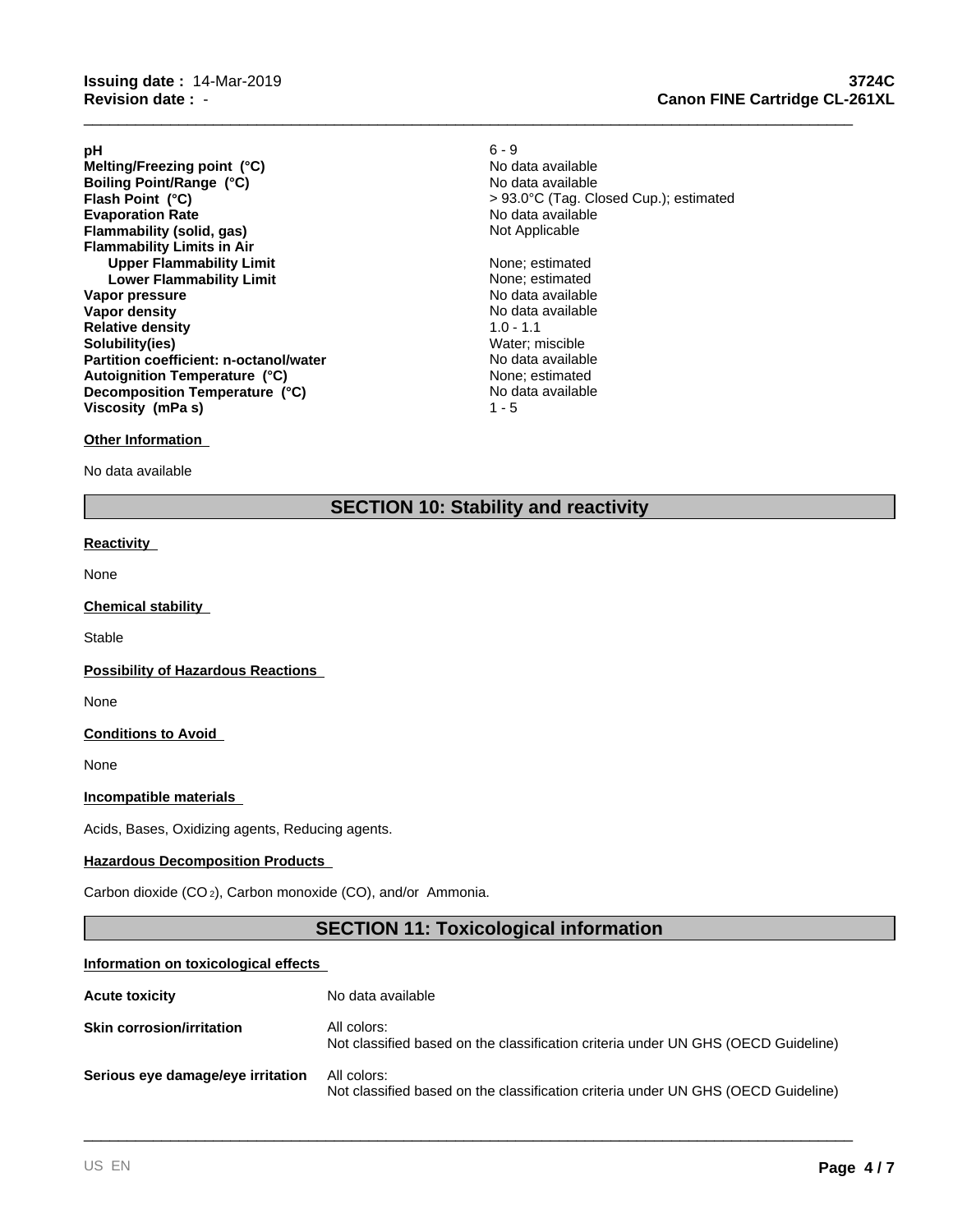| <b>Sensitization</b>            | All colors:<br>Not classified based on the classification criteria under UN GHS (OECD Guideline) |
|---------------------------------|--------------------------------------------------------------------------------------------------|
| Germ cell mutagenicity          | Ames test:<br>All colors: Negative                                                               |
| Carcinogenicity                 | No data available                                                                                |
| <b>Reproductive Toxicity</b>    | No data available                                                                                |
| <b>STOT - single exposure</b>   | No data available                                                                                |
| <b>STOT - repeated exposure</b> | No data available                                                                                |
| <b>Aspiration hazard</b>        | No data available                                                                                |
| <b>Other Information</b>        | No data available                                                                                |

\_\_\_\_\_\_\_\_\_\_\_\_\_\_\_\_\_\_\_\_\_\_\_\_\_\_\_\_\_\_\_\_\_\_\_\_\_\_\_\_\_\_\_\_\_\_\_\_\_\_\_\_\_\_\_\_\_\_\_\_\_\_\_\_\_\_\_\_\_\_\_\_\_\_\_\_\_\_\_\_\_\_\_\_\_\_\_\_\_

## **SECTION 12: Ecological information**

#### **Toxicity**

**Ecotoxicity effects** No data available

## **Persistence and degradability**

No data available

## **Bioaccumulative potential**

No data available

## **Mobility in soil**

No data available

## **Other adverse effects**

No data available

# **SECTION 13: Disposal considerations**

## **Waste treatment methods**

Dispose of in accordance with local regulations.

## **SECTION 14: Transport information Transport Hazard Class UN number**  None None **Packing Group**  None **UN Proper Shipping Name**  None

**Environmental Hazards Not classified as environmentally hazardous under UN Model Regulations and** marine pollutant under IMDG Code.

\_\_\_\_\_\_\_\_\_\_\_\_\_\_\_\_\_\_\_\_\_\_\_\_\_\_\_\_\_\_\_\_\_\_\_\_\_\_\_\_\_\_\_\_\_\_\_\_\_\_\_\_\_\_\_\_\_\_\_\_\_\_\_\_\_\_\_\_\_\_\_\_\_\_\_\_\_\_\_\_\_\_\_\_\_\_\_\_\_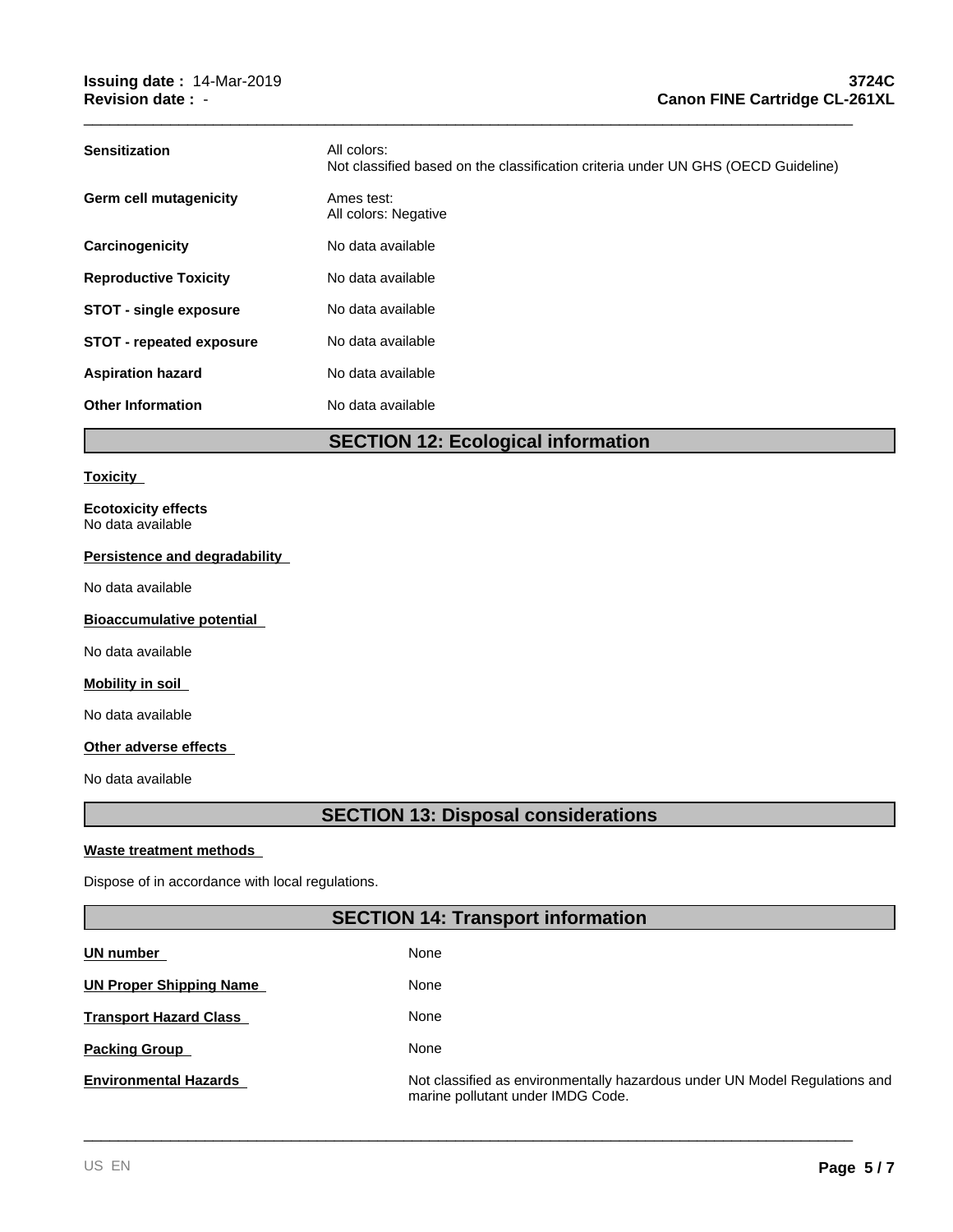**Special Precautions for users** 

IATA: Not regulated

Not Applicable

**Transport in bulk according to Annex II of MARPOL and the IBC Code** 

## **SECTION 15: Regulatory information**

\_\_\_\_\_\_\_\_\_\_\_\_\_\_\_\_\_\_\_\_\_\_\_\_\_\_\_\_\_\_\_\_\_\_\_\_\_\_\_\_\_\_\_\_\_\_\_\_\_\_\_\_\_\_\_\_\_\_\_\_\_\_\_\_\_\_\_\_\_\_\_\_\_\_\_\_\_\_\_\_\_\_\_\_\_\_\_\_\_

#### **Safety, health and environmental regulations specific for the product in question**

| TSCA Sec. 4,5,6,7,8,12b          | This product contains substance(s) which are subject to TSCA Section 5(e) Consent Order.<br>According to this order, do not use this product other than as inkiet printer ink. Also, do not<br>release this product into the waters of United State. (See SECTION 13)<br>This product is subject to TSCA Section 12(b) export notification requirements. If you need<br>more information about TSCA Section 12(b), please contact us. |
|----------------------------------|---------------------------------------------------------------------------------------------------------------------------------------------------------------------------------------------------------------------------------------------------------------------------------------------------------------------------------------------------------------------------------------------------------------------------------------|
| <b>SARA Title III Sec. 313</b>   | "Copper Compounds": $5 - 10$ Weight % (as Cu : $< 0.35$ Weight %)                                                                                                                                                                                                                                                                                                                                                                     |
| <b>California Proposition 65</b> | None                                                                                                                                                                                                                                                                                                                                                                                                                                  |
| <b>CEPA Sec. 81</b>              | None (Manufactured Item)                                                                                                                                                                                                                                                                                                                                                                                                              |
| HPA (WHMIS)                      | None (Manufactured Article)                                                                                                                                                                                                                                                                                                                                                                                                           |
| <b>Other Information</b>         | None                                                                                                                                                                                                                                                                                                                                                                                                                                  |

## **SECTION 16: Other information**

## **Key literature references and sources for data**

- U.S. Department of Labor, 29CFR Part 1910
- U.S. Environmental Protection Agency, 40CFR Part 372
- U.S. Environmental Protection Agency, 40CFR Part 700-799
- U.S. Consumer Product Safety Commission, 16CFR Part 1500
- ACGIH, Threshold Limit Values for Chemical Substances and Physical Agents and Biological Exposure Indices
- U.S. Department of Health and Human Services National Toxicology Program, Annual Report on Carcinogens
- World Health Organization International Agency for Research on Cancer, IARC Monographs on the Evaluation on the Carcinogenic Risk of Chemicals to Humans
- California EPA, Code of Regulations Title 27. Division 4. Chapter 1. Safe Drinking Water and Toxic Enforcement Act of 1986

\_\_\_\_\_\_\_\_\_\_\_\_\_\_\_\_\_\_\_\_\_\_\_\_\_\_\_\_\_\_\_\_\_\_\_\_\_\_\_\_\_\_\_\_\_\_\_\_\_\_\_\_\_\_\_\_\_\_\_\_\_\_\_\_\_\_\_\_\_\_\_\_\_\_\_\_\_\_\_\_\_\_\_\_\_\_\_\_\_

- Environment Canada, Canadian Environmental Protection Act, 1999
- Health Canada, Hazardous Products Act, and Controlled Products Regulations
- Canada Workplace Hazardous Materials Information System

## **Key or legend to abbreviations and acronyms used in the safety data sheet**

- OSHA HCS: Occupational Safety and Health Act, Hazard Communication Standard (USA)
- FHSA: Federal Hazardous Substances Act
- OSHA PEL: PEL(Permissible Exposure Limit) under Occupational Safety and Health Administration (USA)
- ACGIH TLV: TLV(Threshold Limit Value) under American Conference of Governmental Industrial Hygienists
- TWA: Time Weighted Average
- STEL: Short Term Exposure Limit
- GHS: Globally Harmonized System of Classification and Labelling of Chemicals
- IARC: International Agency for Research on Cancer
- IATA: International Air Transport Association
- TSCA: Toxic Substances Control Act
- SARA Title III: SARA Title III of the Superfund Amendments and Reauthorization Act of 1986
- Proposition 65: Safe Drinking Water and Toxic Enforcement Act of 1986
- CEPA: Canadian Environmental Protection Act, 1999
- HPA: Hazardous Products Act
- WHMIS: Workplace Hazardous Materials Information System
- CBI: Confidential Business Information

## **Issuing date :** 14-Mar-2019

#### **Revision date:**